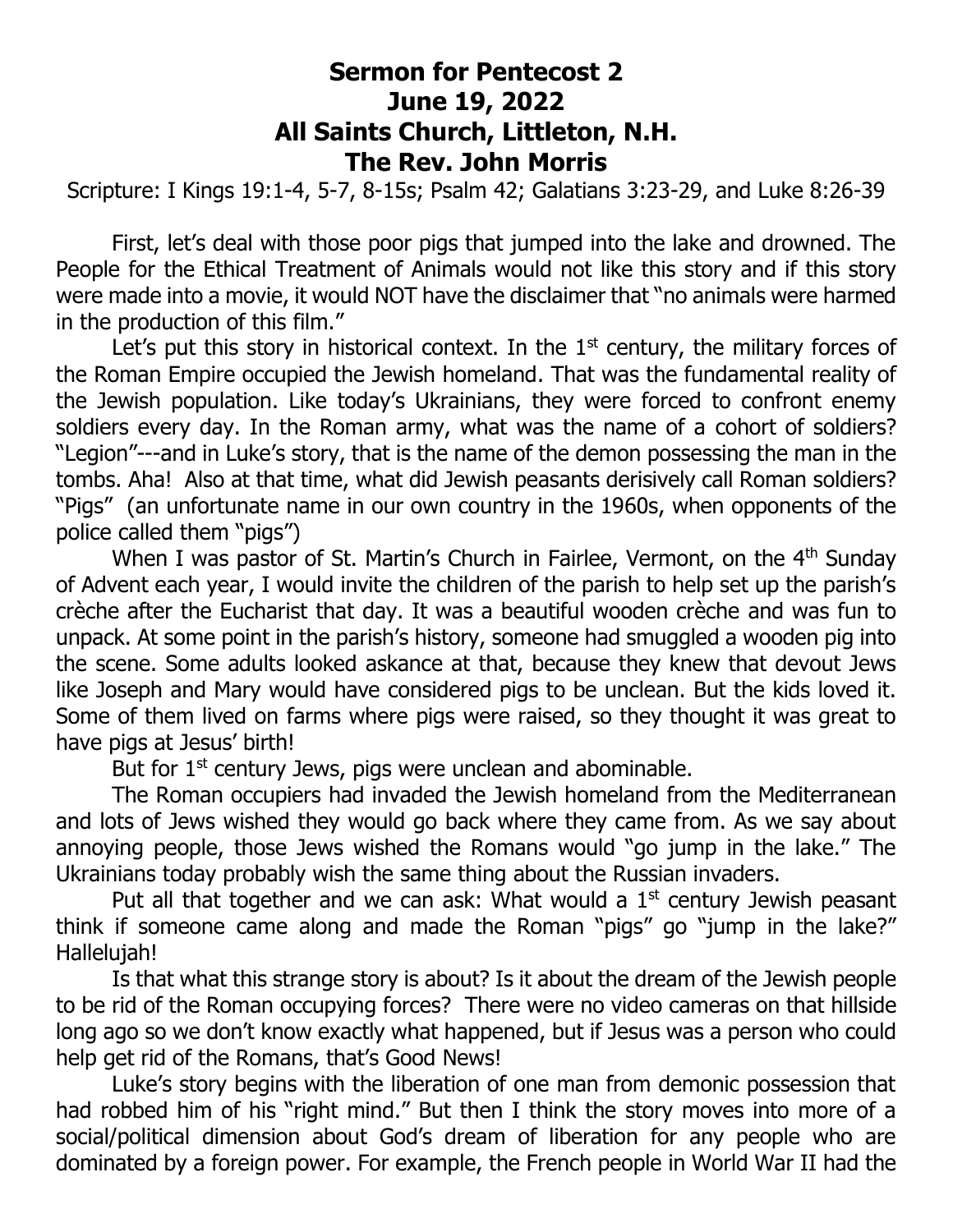same dream---get ride of these Nazis! The American colonists in the 18<sup>th</sup> century had the same dream—get rid of these British occupiers!

The flip side of that American story shows the tragic irony of American history: at the same time that the colonists on the East Coast were dreaming of getting rid of the British, the indigenous people of the country---the America Indians, the Native Americans---were dreaming of being liberated from domination by white Europeans. How often did those indigenous people wish the colonists would "go jump in the lake?"

That is a huge tragedy in our American history. But we are having a hard time these days being honest about our own history. How interesting that today is "Juneteenth," the holiday in the Black community that commemorates the day in June of 1865 when enslaved African-Americans in Texas finally found out that they had been emancipated. This good news reached them two years after the actual Emancipation Proclamation and two months after the peace treaty at Appomattox. No email in those days, so it took a long time for the news to get to Texas!

How many of us learned about Juneteenth as we grew up? I didn't know anything about it until a few years ago. That is sad, because it is an important event in Black history. Sadly, some people and some school authorities don't want students these days to learn much about Black history or the history of racist policies and racist institutions in our country.

As I see what is happening in our schools these days in terms of teaching authentic American history, I think back to my own days as an elementary school teacher. I worked mostly with first and second graders and I found that I could include regular teaching about Black history into our curriculum. Even six and seven year olds can understand the stories of people like Frederick Douglass and Harriet Tubman. They can learn at their level how Africans were captured and enslaved but some of them escaped. "Follow the Drinking Gourd" is a great song for children to learn. Likewise, I could find ways to deal with American segregation by moving tables and desks to the side and setting up chairs to simulate rows of seats in a bus. Then we could act out the story of some children ("purple" people) being forced to sit in the back of the bus and other children ("green" people) being allowed to sit in the front of the bus. When some of the children predictably cried, "That's not fair!," we had the chance to have some good discussion about why these things happen.

Would I be allowed to do that kind of teaching today? Would school authorities tell me that I was making children uncomfortable with those activities? And to complicate the situation even more, would those same authorities who didn't like my social studies lessons also tell me that I had to have a loaded gun in the classroom for protection?

That is insane.

I think about that young man in Buffalo, New York, last month who killed 10 Black people at a supermarket. Had any of his teachers ever tried to help him be empathetic to Black people? I will be interested to find out about that as we learn more about him. What we do know is that he was radicalized online by white supremacist conspiracy theories. Like that man in Luke's story, this young man was no longer in his "right mind."